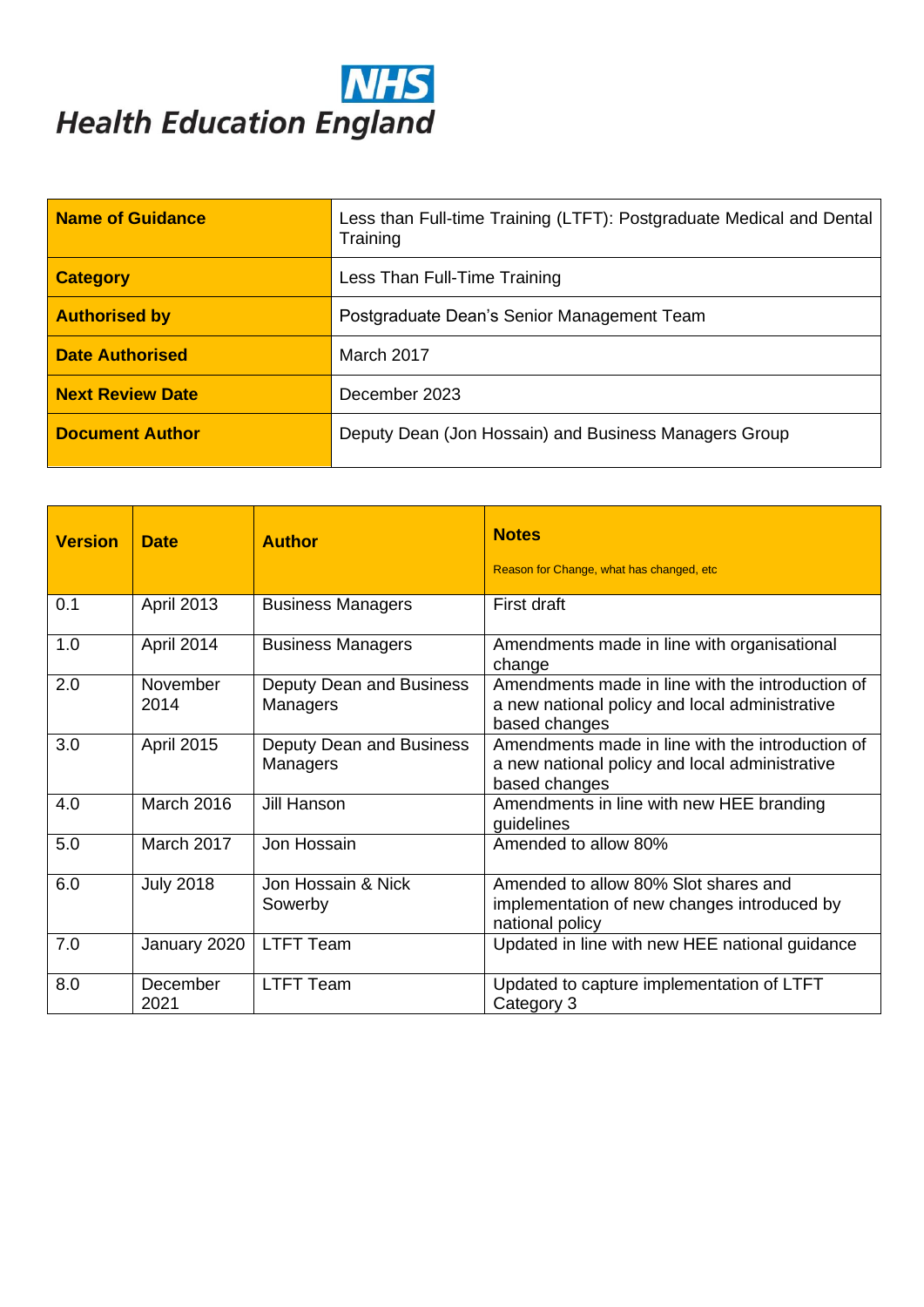#### **Introduction**

Health Education England, working across Yorkshire and the Humber (HEEYH) offers support to all trainees who, for well-founded individual reasons, wish to be considered for Less than Full-time Training (LTFT). The intention is to keep doctors within the NHS who might otherwise leave due to an inability to work on a full-time basis. LTFT is available to all training grades within HEEYH.

All LTFT training of any kind must take place in posts and programmes prospectively approved by the GMC for training purposes. LTFT training is subject to eligibility, the identification of a suitable placement and availability of resources.

The key aims of LTFT training are:

- To retain doctors within the NHS workforce who are unable to train on a full-time basis
- To promote career development and work/life balance for doctors training within the NHS
- To ensure continued training in programmes on a time-equivalent (pro rata) basis
- To maintain a balance in LTFT arrangements with regards to educational needs and those of the service

In general, as clearly there are some extenuating circumstances and emergency situations, new LTFT training applications must be submitted a minimum of 16 weeks in advance of the trainees planned start date. This also includes proposed changes to current percentages. (increase or decrease)

Newly appointed trainees should be aware that training posts are offered on a full-time basis and a request for LTFT training does not guarantee that they will be in place for the placement rotation start date, or that they will be able to commence their training on a LTFT basis immediately. This will be dependent on the availability of an appropriate training placement. They may have to consider the option of starting full-time or waiting until a suitable placement is available.

Trainees who are training LTFT must rotate through placements designated by the HEEYH training programme.

Trainees who have received approval to train on a LTFT basis in HEEYH will need to re-apply, via the standard process, if they are moving from Foundation to Core or Core to Higher training programmes.

Trainees who wish to train LTFT after maternity leave must be aware that whilst every effort will be made to allow them to return at their planned point and to the employing organisation prior to maternity leave, a LTFT placement may not always be immediately available.

If or when a trainee rotates, the training and educational opportunities occur on different days, the trainee must make personal arrangements to access training. Trainees must bear in mind that this may mean changing days of attendance for children at nursery or making new childcare arrangements. It is the trainee's responsibility to make these arrangements, as trainers and supervisors are not expected to revise their working timetable to suit LTFT training.

Trainees wishing to return to full-time training should generally give 3 months' notice of their intention to their TPD. The TPD should then notify the local LTFT office. Returning to full-time training will be at the discretion of the TPD and subject to the programme being able to accommodate the trainee in a full-time capacity. If a Trainee has returned to full-time training but then finds that they need to recommence LTFT, they will have to re-apply following the standard process.

HEEYH will offer regular workshops to inform trainees how best to work in LTFT roles. Workshops will be advertised on the LTFT website pages:

[LTFT Workshops and Events | Health Education Yorkshire and Humber \(yorksandhumberdeanery.nhs.uk\)](https://www.yorksandhumberdeanery.nhs.uk/learner_support/policies-less-full-time/ltft-workshops-and-events)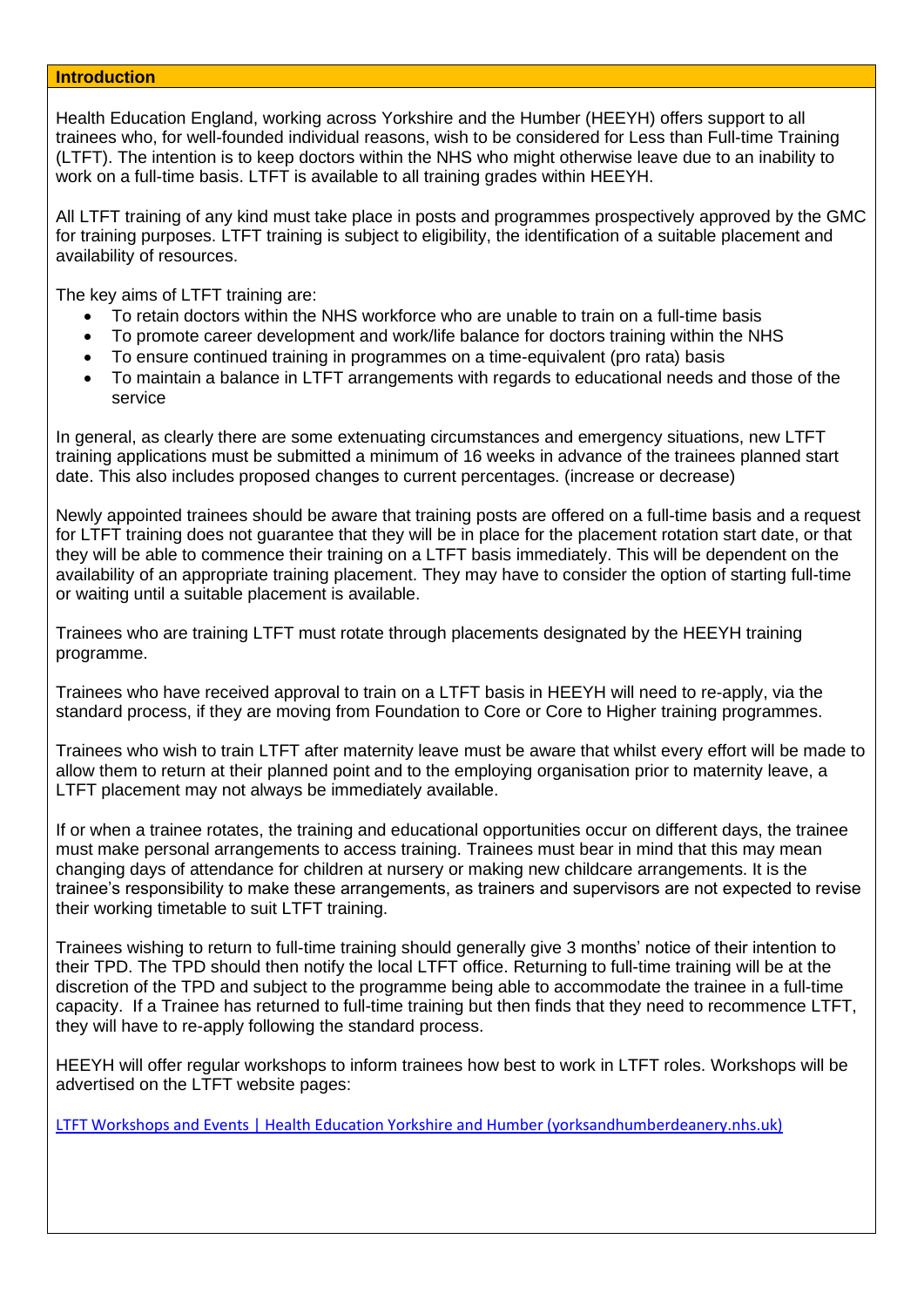All relevant paperwork and guidance can be found on the HEE website:

[Policy and Documents | Health Education Yorkshire and Humber \(yorksandhumberdeanery.nhs.uk\)](https://www.yorksandhumberdeanery.nhs.uk/learner_support/policies-less-full-time/policy-and-documents) [FAQs | Health Education Yorkshire and Humber \(yorksandhumberdeanery.nhs.uk\)](https://www.yorksandhumberdeanery.nhs.uk/learner_support/policies-less-full-time/faqs)

## **Eligibility for Less than Full-time Training**

Those wishing to apply for LTFT must demonstrate that training on a full-time basis would not be practicable for them. The following categories have been described by consensus to serve as guidelines for prioritisation of LTFT requests. The needs of category 1 will take priority

**Category 1 -** Those doctors in training with:

- Disability
- Ill health
- Responsibility caring for children (men and women)
- Responsibility caring for ill/disabled partner, relative or other dependent

**Category 2 -** Those doctors in training with:

- Unique opportunities: A doctor in training is offered a unique opportunity for their own personal/professional
- development and this will affect their ability to train full-time (e.g. training for national/international sporting events or a short-term extraordinary responsibility such as membership of a national committee or continuing medical research as a bridge to progression in integrated academic training).
- Religious commitment: A doctor in training has a religious commitment that involves training for a particular role and requires a specific time commitment resulting in the need to work less than fulltime.
- Non-medical development: A doctor in training is offered non-medical professional development (e.g. management courses, law courses or fine arts courses) that requires a specific time commitment resulting in the need to work less than full-time.
- Other well-founded reasons may be considered by the Postgraduate Dean in consultation with the GMC, but support will be dependent on the capacity of the programme and available resources as well as compliance with European legislation relating to CCT requirements.

# **Category 3: Available to all in 2022 (excluding Foundation)**

Doctors in participating training programmes who choose to train LTFT as a personal choice that meets their individual professional or lifestyle needs. Whilst that choice (and the reasons for it) are not subject to the judgement of anyone else it is dependent upon and might be limited by service considerations. Please see the following page for more detailed information on Category 3:

[FAQs | Health Education Yorkshire and Humber \(yorksandhumberdeanery.nhs.uk\)](https://www.yorksandhumberdeanery.nhs.uk/learner_support/policies-less-full-time/faqs)

# **Applying for Less than Full-time training**

Trainee doctors should complete the LTFT application form and specify which category they are applying under. This should normally be submitted along with any relevant supporting documentation (as required) to the Postgraduate Dean or nominated deputy, to ensure the local office receives the application with at least **16 weeks' notice**.

This allows time for the application to be processed and at least 12 weeks' notice to be given to the Trust before the commencement of the proposed changes to working patterns.

Trainees that wish to work LTFT should download the HEEYH LTFT training application form: -

http://www.yorksandhumberdeanery.nhs.uk/pamde/policies/less\_than\_full\_time/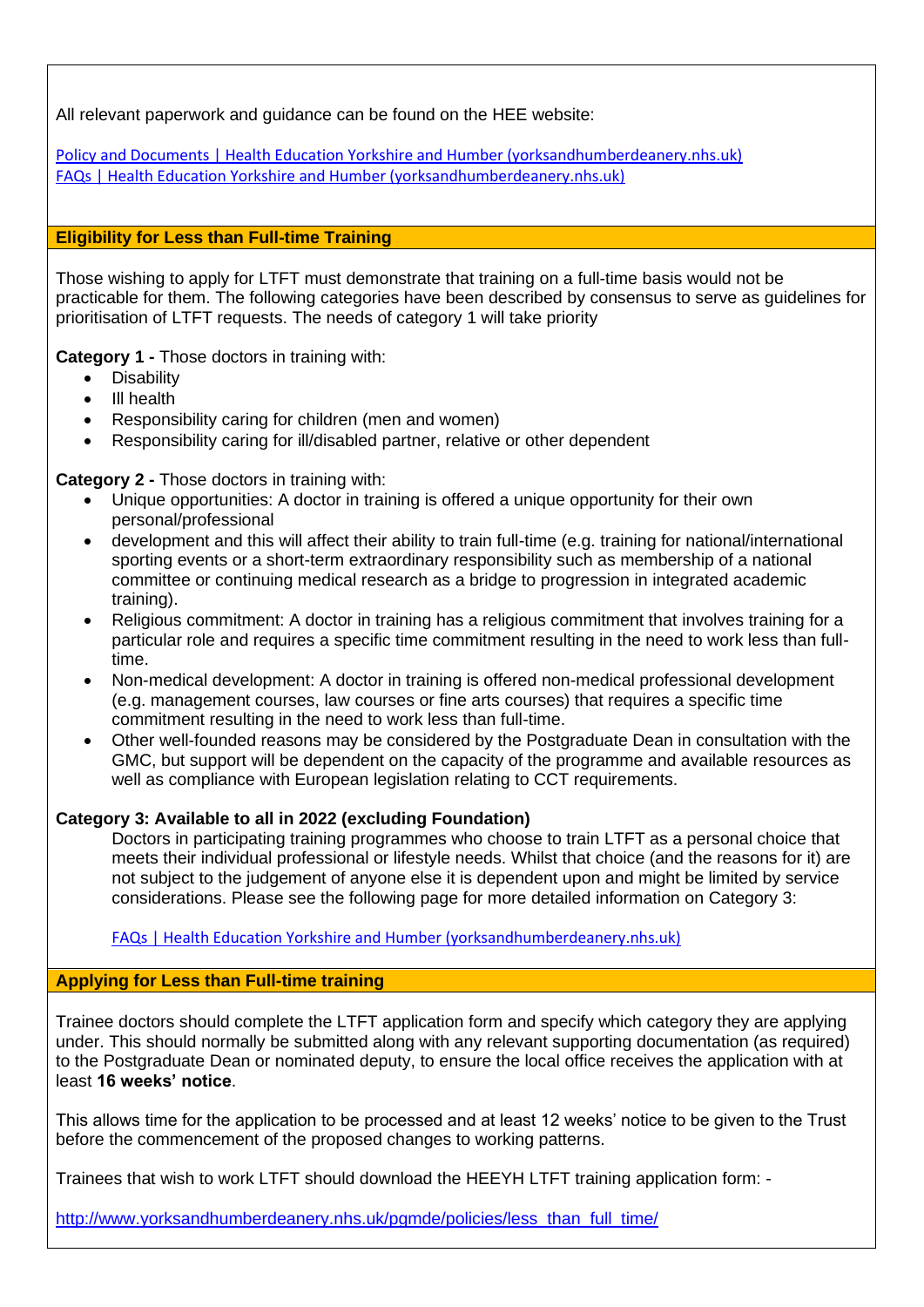This should be submitted via either email or post to the relevant HEEYH LTFT Administrator (LTFT East / West or South as appropriate), as detailed on the application form. The application form should be accompanied by appropriate supporting evidence, where required.

Trainee's should note that the LTFT Administrator may not work in the relevant Programme Support Team responsible for the day to day running of the trainee's specialty.

Once eligibility has been confirmed, the relevant LTFT Administrator will notify the trainee's Training Programme Director (TPD), in writing, of the trainee's wish to train LTFT.

Form A - Confirmation of Placement will be sent to the TPD and which must be completed and returned to the LTFT Administrator. The LTFT Administrator will also confirm in writing to the trainee their eligibility status. The TPD should look for the most suitable placement for the trainee, asking for advice from the ADs for LTFT training, where required.

When a placement has been identified and confirmed by the TPD, the trainee will receive a correspondence from HEEYH confirming their placement. The trainee should then plan to discuss an appropriate timetable with their Clinical and/or Educational Supervisor. It is also advisable that trainees in slot-shares meet with their slot-share partner prior to commencing their placement. Once a timetable (including out of hours work where necessary) has been agreed the trainee must contact Human Resources/Medical Personnel at the Trust in which they will be working to discuss and agree their working arrangements, which will include a discussion with regards to pay banding.

Please note banding arrangements are the responsibility of the Trust, not HEEYH.

# **Appeal of decision**

If a doctor in training has had their application to train LTFT declined, they may appeal by following the appeals process ([Policy and Documents | Health Education Yorkshire and Humber](https://www.yorksandhumberdeanery.nhs.uk/learner_support/policies-less-full-time/policy-and-documents)  [\(yorksandhumberdeanery.nhs.uk\)](https://www.yorksandhumberdeanery.nhs.uk/learner_support/policies-less-full-time/policy-and-documents)) within their HEE local office. The Postgraduate Dean's / Deputy Dean decision will be final.

# **Category 1 Applications**

For the purpose of LTFT applications, HEEYH defines a "child" as being less than 16 years old. An interview with an Associate Dean (AD) is not normally required in childcare LTFT requests but is available on request. For all other Category 1 applications a meeting with an AD would normally be arranged.

For requests relating to health and/or disability, an Occupational Health appointment may be requested (if this has not already been performed or requested by an employer) Alternatively a letter from a GP/Consultant or hospital can be provided. This can include an assessment, letter and/or report. This may give advice relating to a suitable pattern of work or suggest reasonable adjustments that can be made. (e.g. only day-time work, restricted out of hours etc.) The final decision however rests with HEEYH. Trainees approved for LTFT training on health grounds may be subject to periodic reviews.

Trainees who are caring for others will be asked to provide HEEYH with confirmation from their dependant's General Practitioner briefly outlining the nature of the condition. Whilst HEEYH appreciates the sensitivity of this issue, medical confirmation of the need of a carer's role is required to satisfy the LTFT eligibility criteria.

# **Category 2 Applications**

All applications under Category 2 will require approval by an AD responsible for LTFT training. Applicants should provide written details of the unique opportunity being considered, together with relevant letters of support. All Category 2 applicants will also be offered an interview with an AD.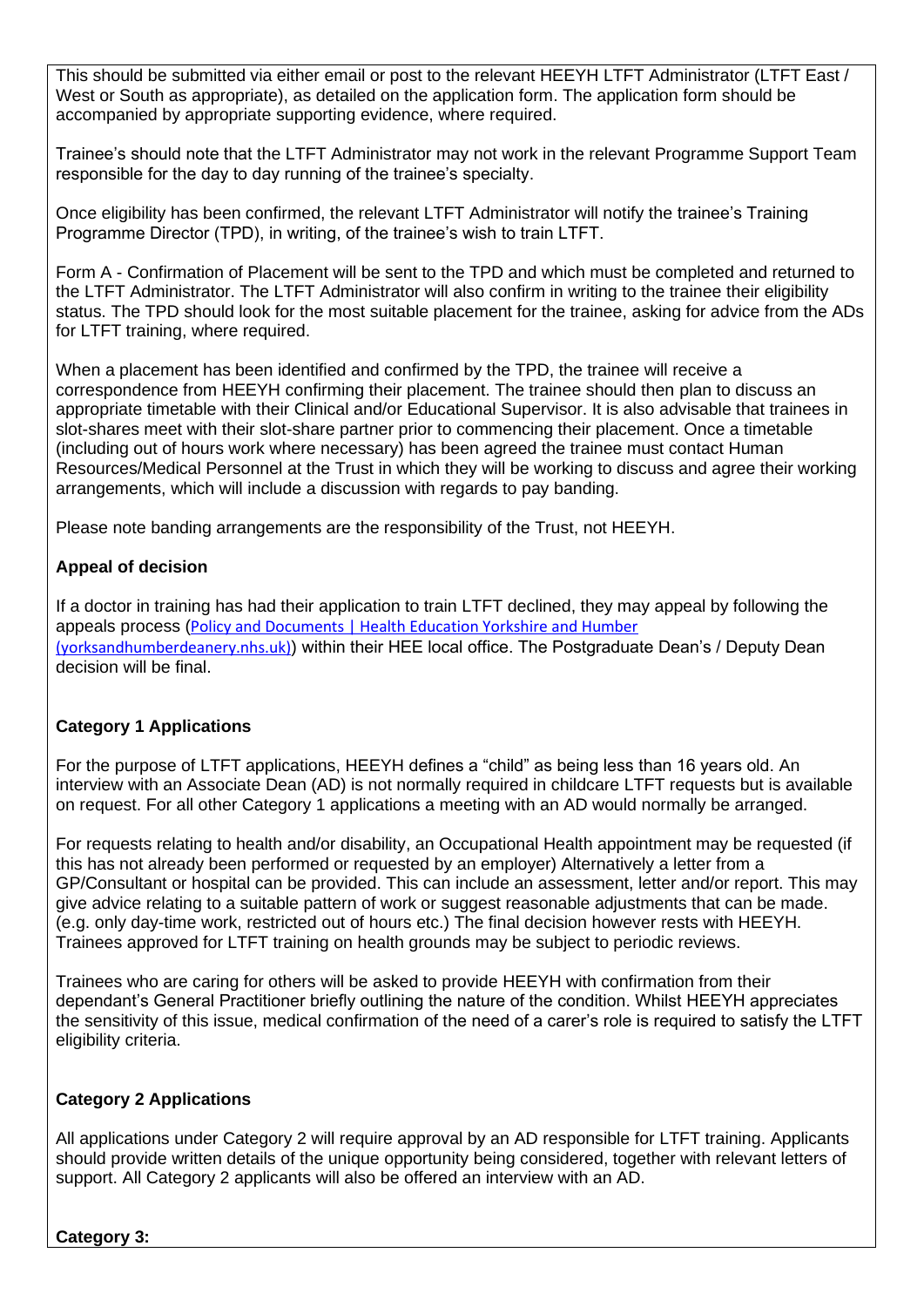Doctors in participating training programmes who choose to train LTFT as a personal choice that meets their individual professional or lifestyle needs. Whilst that choice (and the reasons for it) are not subject to the judgement of anyone else it is dependent upon and might be limited by service considerations.

## **Placements for Less than Full-time Training (Percentages)**

LTFT training in HEEYH is normally supported in placements at 50%, 60%, 70% or 80% of full-time contracts. Day time working, on call and out of hours work should be undertaken on a basis pro rata to fulltime trainees in the same grade and specialty. Trainees will be encouraged to slot share or occupy a fulltime slot dependant on the capacity of the programme.

In the exceptional cases where less time is requested, 20% is the absolute minimum. It is expected that trainees would only work less than 50% for a maximum of 12 months, as per the Gold Guide.

#### **Rotation changes**

It may not possible to guarantee that the rotation initially offered to a trainee at recruitment will be replicated in the LTFT training rotation.

#### **Research and Academic Trainees**

Research should be accommodated within the standard training programme. By working with TPDs nearly all trainees should be able to pursue research as part of this programme, whether they are working full-time or LTFT. It is not the purpose of LTFT training to subsidise trainees doing research. Academic trainees should refer the **[GMC](https://www.gmc-uk.org/-/media/documents/less-than-full-time-training-position-statement-nov-17_pdf-72374278.pdf)** position statement on academic training when designing their pattern of work.

#### **Slot-Share Placements**

If possible, LTFT training should be accommodated within slot-shares. This may include out of hours work where appropriate. Both halves of the slot share will be required to attend the appropriate number of teaching programmes, department meetings, etc. during their placement. This will require flexibility and cooperation by both halves of the slot share. It is essential that the whole of the post is covered, and this must be agreed mutually by both trainees.

If one of the pair leaves the rotation and a new partner is not available, HEEYH may consider limited support with the provision of supernumerary funds. Alternately the trainee may continue in the slot-share with the other half of the clinical workload covered by the Local Education Provider (LEP). or left vacant.

Whenever there is a change of slot-share partner, both halves of the slot-share must re-visit their timetable to ensure that new arrangements are appropriately reflected.

It is the responsibility of the Trainee to contact the TPD for information on who the slot-share partner is.

#### **Occupying a Full-Time Slot**

If a slot-share is not available, the option of the trainee remaining in their own placement but working reduced hours should be considered. It is essential that the trainee's timetable encompasses all necessary components of the training programme.

#### **LTFT Supernumerary Placement**

In some instances, a supernumerary placement may be required, particularly in cases relating to health. All LTFT supernumerary placements require approval from the Deputy Dean for LTFT training. The LTFT Administrator will prepare a Form B document for the DD to review and sign. The funding covers the basic trainee salary only. Out of hours is requested from the employing LEP, although it is at their sole discretion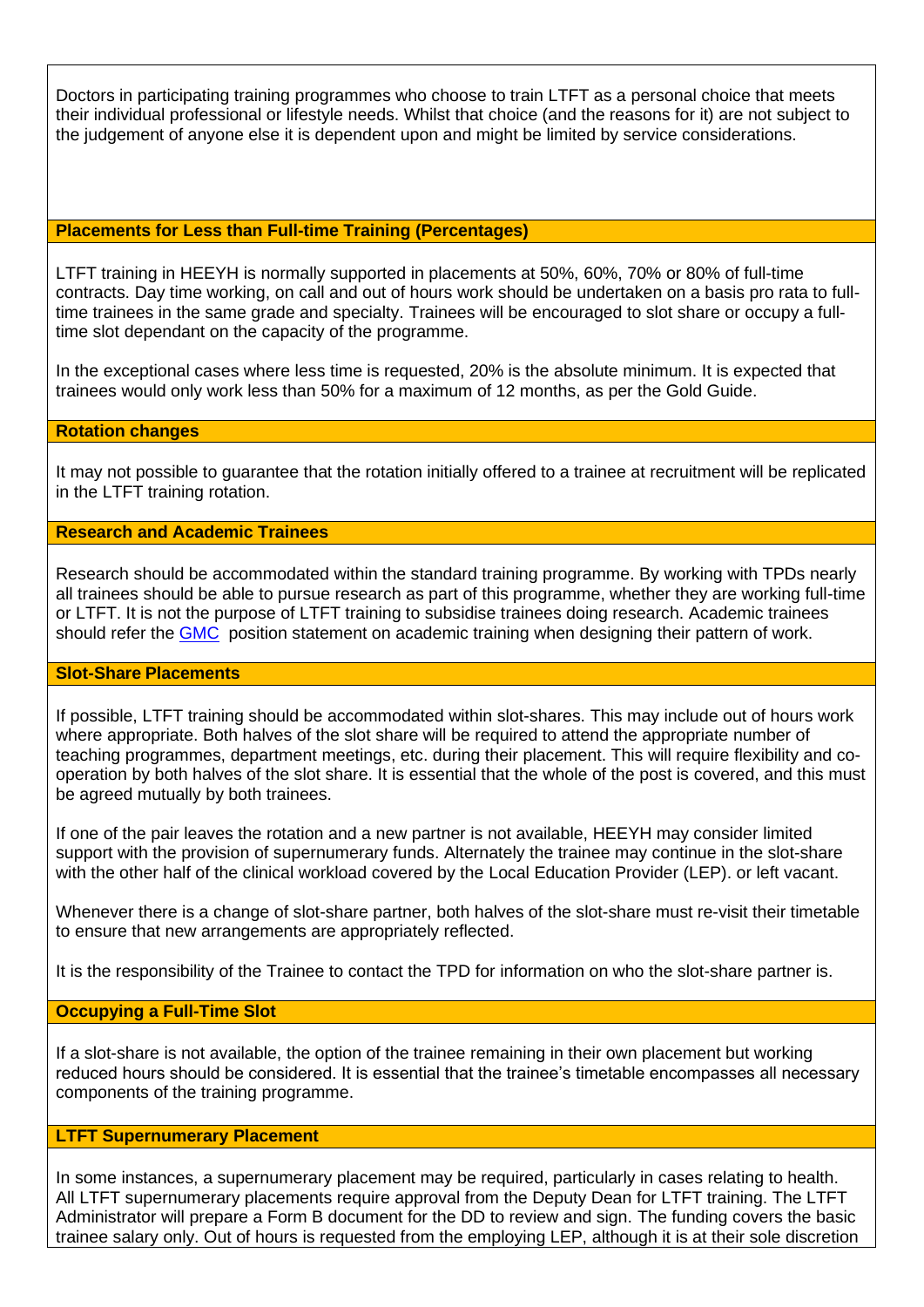as to whether it is provided.

LTFT Supernumerary funding sits outside tariff arrangements.

If a trainee who is approved for Supernumerary funding undertakes a period of leave (Maternity or Sick) then the arrangements could be subject to review by the TPD upon their return to work and training, to ensure that either personal or training circumstances (availability of slot-share, etc.) haven't now changed.

Supernumerary funding should generally be reviewed by the TPD in liaison with the AD every 6-9 months following the commencement of LTFT for each trainee.

#### **Foundation Programme Trainees**

Foundation Trainees who express a wish to train LTFT prior to the Foundation Programme selection process should apply for their Foundation placements in the same way as other graduates, but should complete an application form for LTFT as soon as they have been allocated to either Yorkshire and Humber Foundation School as their Unit of Application, or at the very latest when they have been allocated to a training programme. Just ticking the box on the Oriel application form is not enough and does not guarantee LTFT.

Applying early helps to give the LEP's as much notice as possible of the trainees' request to work LTFT. Every effort will be made to then accommodate a Foundation trainee to train on a LTFT basis within their appointed placement, however, at the discretion of the Foundation Training Programme Director (FTPD) and relevant Deputy Foundation School Director, appropriate programmes may be created in order to accommodate Foundation trainees.

Trainees who apply for LTFT between FY1 and FY2 may have to change programme dependent on local availability. YHFS have now implemented a process for accommodating Foundation trainees into their allocated placements using amended placement dates, depending on the LTFT working % requested. Please see the documents on the following page for more specific information:

#### [Policy and Documents | Health Education Yorkshire and Humber \(yorksandhumberdeanery.nhs.uk\)](https://www.yorksandhumberdeanery.nhs.uk/learner_support/policies-less-full-time/policy-and-documents)

Due to the nature of the Foundation programme with short placements in multiple specialties, matching trainees within LEP's to facilitate slot shares is difficult for both trusts and trainees. Many trainees therefore occupy a full-time slot at 50%, 60%, 70% or 80% but have different placement dates, depending on their working % and some of their training may also be supported with LTFT supernumerary funding.

A Foundation trainee **must** complete the equivalent of a year's training at both FY1 and FY2, regardless of their LTFT working %.

If a trainee is returning to the training programme after a period of Sickness or Maternity Leave then there must be clarification from their FTPD as to how much time they are required to do to complete training and gain their necessary competencies.

#### **Specialty Trainees**

Trainees who have received approval to train on a LTFT basis in HEEYH will need to re-apply, via the standard process, if they are moving from Foundation to Core or Core to Higher training programmes.

It cannot be guaranteed that a trainee will be able to immediately commence their training on a LTFT basis and subsequently may have to consider the option of starting full-time or waiting until a suitable placement is available.

In cases relating to health, all attempts will be made to facilitate a smooth transition.